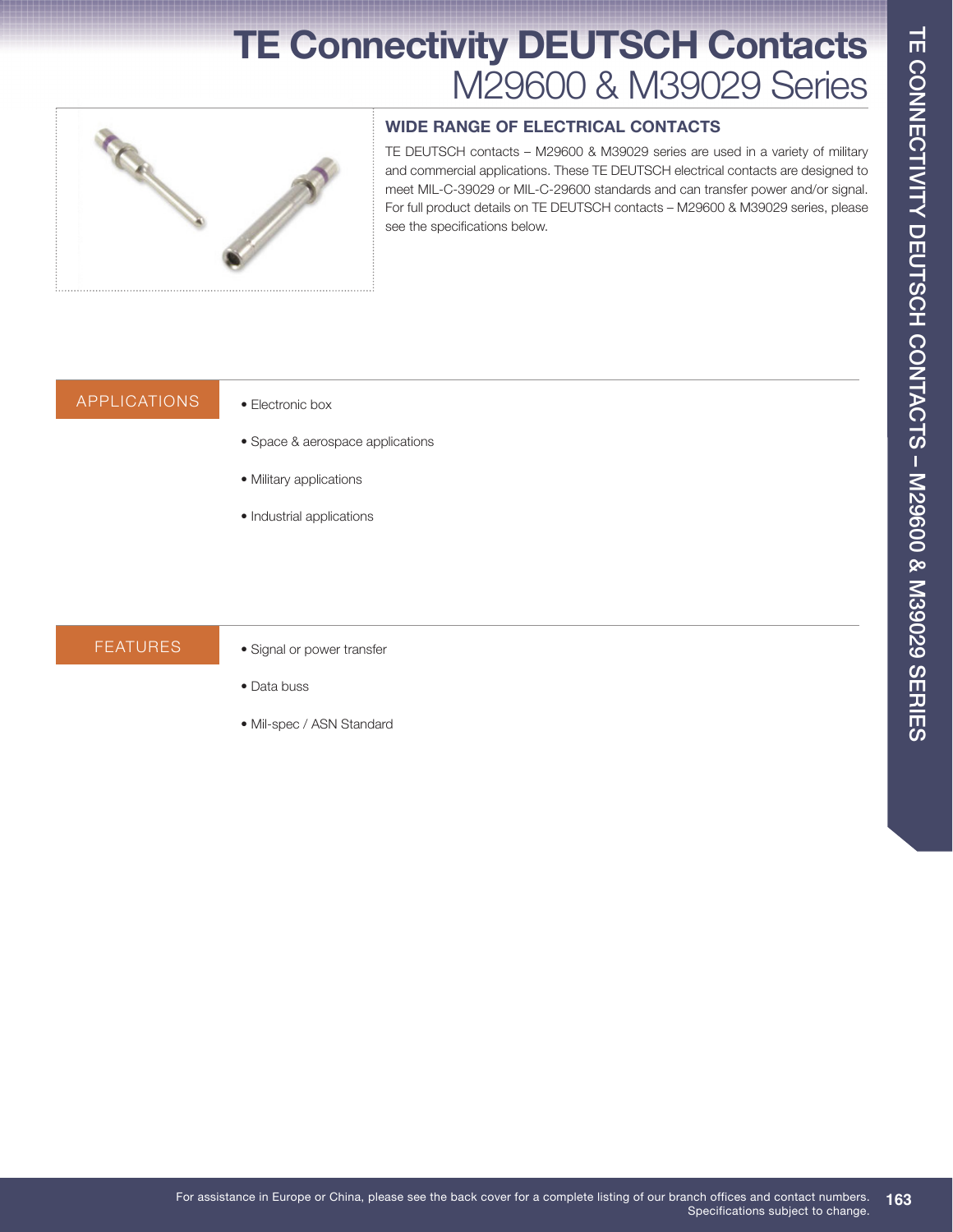## SELECT PART NUMBER

| SPECIFICATION P/N | TE DEUTSCH P/N        |                              | <b>BIN CODE</b> |               |
|-------------------|-----------------------|------------------------------|-----------------|---------------|
| M29600/23-606     | 12343-23              | <b>BLUE</b>                  | <b>BLACK</b>    | <b>BLUE</b>   |
| M29600/23-607     | 12343-20              | <b>BLUE</b>                  | <b>BLACK</b>    | <b>VIOLET</b> |
| M29600/23-608     | 12343-16              | <b>BLUE</b>                  | <b>BLACK</b>    | <b>GRAY</b>   |
| M29600/24-610     | 12341-23              | <b>BLUE</b>                  | <b>BROWN</b>    | <b>BLACK</b>  |
| M29600/24-611     | 12341-20              | <b>BLUE</b>                  | <b>BROWN</b>    | <b>BROWN</b>  |
| M29600/24-612     | 12341-16              | <b>BLUE</b>                  | <b>BROWN</b>    | <b>RED</b>    |
| M39029/1-100      | 2560-214-1631*(L)     | <b>BROWN</b>                 | <b>BLACK</b>    | <b>BLACK</b>  |
| M39029/1-101      | 2560-215-1631*(L)     | <b>BROWN</b>                 | <b>BLACK</b>    | <b>BROWN</b>  |
| M39029/1-102      | 2560-216-1431*(L)     | <b>BROWN</b>                 | <b>BLACK</b>    | <b>RED</b>    |
| M39029/1-103      | 2560-217-1231*(L)     | <b>BROWN</b>                 | <b>BLACK</b>    | <b>ORANGE</b> |
| M39029/1-507      | 2560-218-2031*(L)     | <b>GREEN</b>                 | <b>BLACK</b>    | <b>VIOLET</b> |
| M39029/4-110      | 0641-1-2031*(L)       | <b>BROWN</b>                 | <b>BROWN</b>    | <b>BLACK</b>  |
| M39029/4-111      | 0641-2-1631*(L)       | <b>BROWN</b>                 | <b>BROWN</b>    | <b>BROWN</b>  |
| M39029/4-112      | 109026-31             | <b>BROWN</b>                 | <b>BROWN</b>    | <b>RED</b>    |
| M39029/4-113      | 0641-3-1231*(L)       | <b>BROWN</b>                 | <b>BROWN</b>    | <b>ORANGE</b> |
| M39029/4-114      | 109028-31*(L)         | <b>BROWN</b>                 | <b>BROWN</b>    | YELLOW        |
| M39029/5-115      | $100503*(L)$          | <b>BROWN</b>                 | <b>BROWN</b>    | <b>GREEN</b>  |
| M39029/5-116      | 100504*(L)            | <b>BROWN</b>                 | <b>BROWN</b>    | <b>BLUE</b>   |
| M39029/5-117      | 109027*(L)            | <b>BROWN</b>                 | <b>BROWN</b>    | VIOLET        |
| M39029/5-118      | $100505*(L)$          | <b>BROWN</b>                 | <b>BROWN</b>    | <b>GRAY</b>   |
| M39029/5-119      | 109029 $*(L)$         | <b>BROWN</b>                 | <b>BROWN</b>    | <b>WHITE</b>  |
| M39029/10-521     | 7362-255-1601         | <b>GREEN</b>                 | <b>RED</b>      | <b>BROWN</b>  |
| M39029/10-522     | 7362-226-1601         | <b>GREEN</b>                 | <b>RED</b>      | <b>RED</b>    |
| M39029/11-144     | 2560-212-2231         | <b>BROWN</b>                 | YELLOW          | <b>YELLOW</b> |
| M39029/11-145     | 2560-212-2031*(L)     | <b>BROWN</b>                 | YELLOW          | <b>GREEN</b>  |
| M39029/12-148     | 2562-209-2231*(L)     | <b>BROWN</b>                 | YELLOW          | <b>GRAY</b>   |
| M39029/12-149     | 2562-209-2031*(L)     | <b>BROWN</b>                 | <b>YELLOW</b>   | <b>WHITE</b>  |
| M39029/16-166     | 81542-238*(L)         | <b>BROWN</b>                 | <b>BLUE</b>     | <b>BLUE</b>   |
| M39029/16-167     | 81542-23*(L)          | <b>BROWN</b>                 | <b>BLUE</b>     | <b>VIOLET</b> |
| M39029/16-168     | 81542-20*(L)          | <b>BROWN</b>                 | <b>BLUE</b>     | <b>GRAY</b>   |
| M39029/16-169     | $81542 - 16*(L)$      | <b>BROWN</b>                 | <b>BLUE</b>     | <b>WHITE</b>  |
| M39029/16-170     | 81542-12*(L)          | <b>BROWN</b>                 | <b>VIOLET</b>   | <b>BLACK</b>  |
| M39029/17-171     | 81543-238*(L)         | <b>BROWN</b>                 | <b>VIOLET</b>   | <b>BROWN</b>  |
| M39029/17-172     | $81543 - 23(L)$       | <b>BROWN</b>                 | <b>VIOLET</b>   | <b>RED</b>    |
| M39029/17-173     | 81543-20*(L)          | <b>BROWN</b>                 | VIOLET          | ORANGE        |
| M39029/17-174     | 81543-16*(L)          | <b>BROWN</b>                 | <b>VIOLET</b>   | <b>YELLOW</b> |
| M39029/17-175     | 81543-12*(L)          | <b>BROWN</b>                 | <b>VIOLET</b>   | <b>GREEN</b>  |
| M39029/18-176     | 81541-238*(L)         | <b>BROWN</b>                 | <b>VIOLET</b>   | <b>BLUE</b>   |
| M39029/18-177     | 81541-23*(L)          | <b>BROWN</b>                 | VIOLET          | <b>VIOLET</b> |
| M39029/18-178     | 81541-20*(L)          | <b>BROWN</b>                 | <b>VIOLET</b>   | <b>GRAY</b>   |
|                   |                       |                              |                 |               |
| M39029/18-179     | $81541 - 16*(L)$      | <b>BROWN</b><br><b>BROWN</b> | VIOLET          | <b>WHITE</b>  |
| M39029/18-180     | 81541-12*(L)          |                              | <b>GRAY</b>     | <b>BLACK</b>  |
| M39029/22-191     | CTS-S22/22*(L)        | <b>BROWN</b>                 | <b>WHITE</b>    | <b>BROWN</b>  |
| M39029/22-192     | CTS-S20/20*(L)        | <b>BROWN</b>                 | <b>WHITE</b>    | <b>RED</b>    |
| M39029/22-193     | CTS-S16/16*(L)        | <b>BROWN</b>                 | <b>WHITE</b>    | <b>ORANGE</b> |
| M39029/22-605     | CTS-S12/12*(L)        | <b>BLUE</b>                  | <b>BLACK</b>    | <b>GREEN</b>  |
| M39029/28-211     | 6162-233-1277 (AU/NI) | <b>RED</b>                   | <b>BROWN</b>    | <b>BROWN</b>  |
| M39029/28-409     | 6162-234-1277 (AU/NI) | <b>YELLOW</b>                | <b>BLACK</b>    | <b>WHITE</b>  |
| M39029/28-410     | 6162-235-1277 (AU/NI) | YELLOW                       | <b>BROWN</b>    | <b>BLACK</b>  |
| M39029/28-411     | 6162-236-1277 (AU/NI) | YELLOW                       | <b>BROWN</b>    | <b>BROWN</b>  |
| M39029/28-413 61  | 62-238-1277 (AU/NI)   | YELLOW                       | <b>BROWN</b>    | ORANGE        |
| M39029/28-414     | 6162-239-1277 (AU/NI) | YELLOW                       | <b>BROWN</b>    | <b>YELLOW</b> |
| M39029/28-415     | 6162-240-1277 (AU/NI) | <b>YELLOW</b>                | <b>BROWN</b>    | <b>GREEN</b>  |

\*Various platings available, contact us.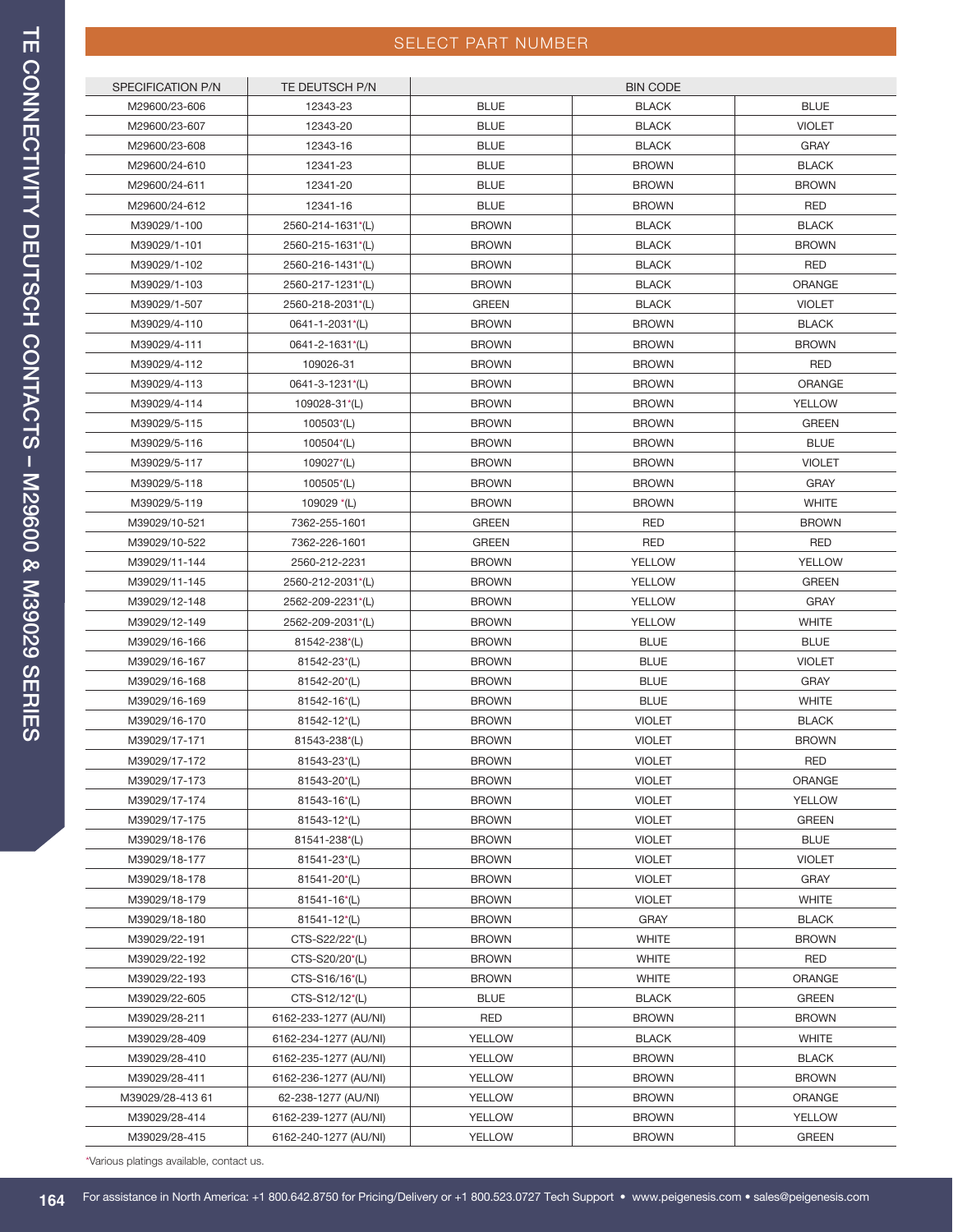### SELECT PART NUMBER

| <b>SPECIFICATION P/N</b> | TE DEUTSCH P/N                  | <b>BIN CODE</b> |               |               |
|--------------------------|---------------------------------|-----------------|---------------|---------------|
| M39029/29-212            | 0660-206-1631*(L)               | <b>RED</b>      | <b>BROWN</b>  | <b>RED</b>    |
| M39029/29-213            | 0660-206-1282 (SILVER)          | <b>RED</b>      | <b>BROWN</b>  | <b>ORANGE</b> |
| M39029/29-214            | 0660-206-08*                    | <b>RED</b>      | <b>BROWN</b>  | <b>YELLOW</b> |
| M39029/29-215            | 0660-206-04*                    | <b>RED</b>      | <b>BROWN</b>  | <b>GREEN</b>  |
| M39029/29-216            | 0660-206-00*                    | <b>RED</b>      | <b>BROWN</b>  | <b>BLUE</b>   |
| M39029/30-217            | 0662-212-1631*(L)               | <b>RED</b>      | <b>BROWN</b>  | <b>VIOLET</b> |
| M39029/30-218            | 0662-207-1631*(L)               | <b>RED</b>      | <b>BROWN</b>  | <b>GRAY</b>   |
| M39029/30-219            | 0662-207-1282 (SILVER)          | <b>RED</b>      | <b>BROWN</b>  | <b>WHITE</b>  |
| M39029/30-220            | 0662-207-0882                   | <b>RED</b>      | <b>RED</b>    | <b>BLACK</b>  |
| M39029/30-221            | 0662-207-0482                   | <b>RED</b>      | <b>RED</b>    | <b>BROWN</b>  |
| M39029/30-222            | 0662-207-0082                   | <b>RED</b>      | <b>RED</b>    | <b>RED</b>    |
| M39029/31-228            | 4160-203-1631*(L)               | <b>RED</b>      | <b>RED</b>    | <b>GRAY</b>   |
| M39029/31-229            | 4160-204-1631*(L)               | <b>RED</b>      | <b>RED</b>    | <b>WHITE</b>  |
| M39029/31-240            | 0004-058-100*(L)                | <b>RED</b>      | YELLOW        | <b>BLACK</b>  |
| M39029/31-241            | CANCELED, REPLACED WITH /31-627 | <b>RED</b>      | <b>YELLOW</b> | <b>BROWN</b>  |
| M39029/31-627            | 4160-202-2031*(L)               | <b>BLUE</b>     | <b>YELLOW</b> | <b>VIOLET</b> |
| M39029/32-247            | 4162-201-1631*(L)               | <b>RED</b>      | <b>YELLOW</b> | <b>VIOLET</b> |
| M39029/32-248            | 4162-202-1631*(L)               | <b>RED</b>      | <b>YELLOW</b> | <b>GRAY</b>   |
| M39029/32-259            | 0007-008-100*(L)                | <b>RED</b>      | <b>GREEN</b>  | <b>WHITE</b>  |
| M39029/32-260            | 4109-207-2000*(L)               | <b>RED</b>      | <b>BLUE</b>   | <b>BLACK</b>  |
| M39029/56-348            | 38943-22*(L)                    | <b>ORANGE</b>   | <b>YELLOW</b> | <b>GRAY</b>   |
| M39029/56-351            | 38943-20*(L)                    | ORANGE          | <b>GREEN</b>  | <b>BROWN</b>  |
| M39029/56-352            | 38943-16*(L)                    | ORANGE          | <b>GREEN</b>  | <b>RED</b>    |
| M39029/56-353            | 38943-12*(L)                    | ORANGE          | <b>GREEN</b>  | <b>ORANGE</b> |
| M39029/57-354            | 38946-22*(L)                    | ORANGE          | <b>GREEN</b>  | YELLOW        |
| M39029/57-357            | 38946-20*(L)                    | ORANGE          | <b>GREEN</b>  | <b>VIOLET</b> |
| M39029/57-358            | 38946-16*(L)                    | ORANGE          | <b>GREEN</b>  | <b>GRAY</b>   |
| M39029/57-359            | 38946-12*(L)                    | ORANGE          | <b>GREEN</b>  | <b>WHITE</b>  |
| M39029/58-360            | 38941-22                        | ORANGE          | <b>BLUE</b>   | <b>BLACK</b>  |
| M39029/58-363            | 38941-20*(L)                    | ORANGE          | <b>BLUE</b>   | ORANGE        |
| M39029/58-364            | 38941-16*(L)                    | <b>ORANGE</b>   | <b>BLUE</b>   | <b>YELLOW</b> |
| M39029/58-365            | 38941-12*(L)                    | <b>ORANGE</b>   | <b>BLUE</b>   | <b>GREEN</b>  |
| M39029/63-368            | 2562-201-2031*(L)               | ORANGE          | <b>BLUE</b>   | <b>GRAY</b>   |
| M39029/64-369            | 2560-201-2031*(L)               | ORANGE          | <b>BLUE</b>   | <b>WHITE</b>  |
| M39029/75-416            | 6162-217-1277 (AU/NI)           | <b>YELLOW</b>   | <b>BROWN</b>  | <b>BLUE</b>   |
| M39029/75-417            | 6162-218-1277 (AU/NI)           | <b>YELLOW</b>   | <b>BROWN</b>  | <b>VIOLET</b> |
| M39029/75-418            | 6162-219-1277 (AU/NI)           | <b>YELLOW</b>   | <b>BROWN</b>  | <b>GRAY</b>   |
| M39029/75-419            | 6162-220-1277 (AU/NI)           | <b>YELLOW</b>   | <b>BROWN</b>  | <b>WHITE</b>  |
| M39029/75-421            | 6162-222-1277 (AU/NI)           | <b>YELLOW</b>   | <b>RED</b>    | <b>BROWN</b>  |
| M39029/75-422            | 6162-223-1277 (AU/NI)           | <b>YELLOW</b>   | <b>RED</b>    | <b>RED</b>    |
| M39029/75-423            | 6162-224-1277 (AU/NI)           | <b>YELLOW</b>   | <b>RED</b>    | ORANGE        |
| M39029/76-424            | 6162-229-1677 (AU/NI)           | <b>YELLOW</b>   | <b>RED</b>    | <b>YELLOW</b> |
| M39029/76-425            | 6162-230-1677 (AU/NI)           | YELLOW          | <b>RED</b>    | <b>GREEN</b>  |
| M39029/76-426            | 6162-231-1677 (AU/NI)           | YELLOW          | RED           | <b>BLUE</b>   |
| M39029/76-427            | 6162-232-1677 (AU/NI)           | <b>YELLOW</b>   | <b>RED</b>    | <b>VIOLET</b> |
| M39029/77-428            | 6162-213-1677 (AU/NI)           | YELLOW          | RED           | <b>GRAY</b>   |
| M39029/77-429            | 6162-214-1677 (AU/NI)           | <b>YELLOW</b>   | <b>RED</b>    | <b>WHITE</b>  |
| M39029/77-430            | 6162-215-1677 (AU/NI)           | <b>YELLOW</b>   | ORANGE        | <b>BLACK</b>  |
| M39029/77-431            | 6162-216-1677 (AU/NI)           | <b>YELLOW</b>   | <b>ORANGE</b> | <b>BROWN</b>  |
| M39029/78-432            | 6162-253-1677 (AU/NI)           | <b>YELLOW</b>   | <b>ORANGE</b> | <b>RED</b>    |
| M39029/78-433            | 6162-254-1677 (AU/NI)           | <b>YELLOW</b>   | <b>ORANGE</b> | ORANGE        |
| M39029/78-434            | 6162-255-1677 (AU/NI)           | <b>YELLOW</b>   | ORANGE        | YELLOW        |
| M39029/78-435            | 6162-256-1677                   | <b>YELLOW</b>   | <b>ORANGE</b> | <b>GREEN</b>  |
|                          |                                 |                 |               |               |

\*Various platings available, contact us.